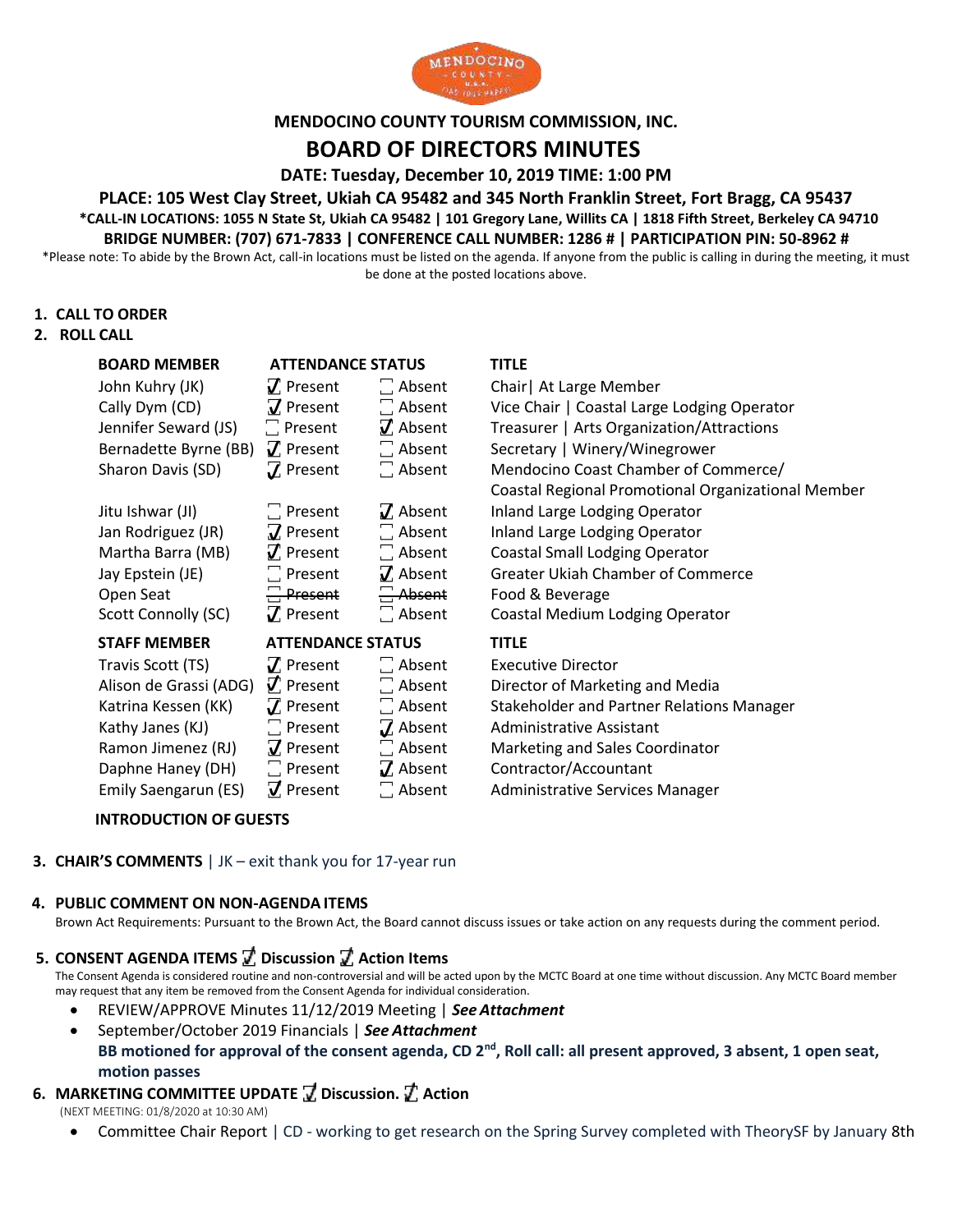- Media Matters Worldwide
	- o MMWW Revised Payment Schedule | *See Attachment* | ADG YouTube missing, the minimum for YouTube is \$12,500.00, please see the new price listing.
	- o MMWW Executive Summary for November | *See Attachment* | ADG The Survata Brand Study is a mobile and desktop study, completion is set for the end of the fiscal year, cost is \$10,000. Note: recommendations are to come up with non-event static assets, that wont change over time, equaling "Brand Awareness".
- Crab Feast
	- o Landing page link | ilovecrab.visitmendocino.com | *See Attachment*
	- o Crab Feast landing page analytics | *See Attachment* | SC can we have a comparative to last year's stats? JK And see the regular page traffic too? ADG – the reporting notes we are up 270% over last year.
- Video's rough cuts link | https://spaces.hightail.com/receive/xvDRbHY9kk/ZG91Z3dlcmJ5QG1hYy5jb20= | *See Attachment* | ADG – find yourself happy videos are currently at 30 seconds, will be cut down to 15 seconds at a later time.

# **7. FESTIVAL COMMITTEE UPDATE ꙱ Discussion**

(NEXT MEETING: 01/8/2020 at 10:30 AM)

- Committee Chair Report
- Destinations International CDME Course | Certified Tourism Ambassador
- Presentation on Certified Travel Associates Program (CTA) | KK please review power point, the visitors are our main goal, create pride in completion, knowledge of the destination, what we have here, Stakeholder alignment with a "compete" advantage, the facilitator does not need to VMC staff, 1x cost of \$35k, a micro-site for the classes and networking is included in the \$35k. BB – how do we keep it current? KK – VMC would do the database management and the CTA program developers are willing to help to refresh for a \$4.5k annual fee for updates and edits. MB – could we get a share of costs? KK – I'm currently looking for direction from the Board. Do we align and take on partners? JK – What about Work Force Development? KK – With Board direction, have talked to the High School and College and they have career development programs options we could explore. KK – feels anyone that touches the public should take this course, more than hospitality could benefits from this certificate. JR – worth exploring, would like to see more information. CD – likes the \$4.5k per year, adds some skin into the game to keep the efforts going. Hefty price tag but a really important product. KK – We are the umbrella to bring people in. JK – need buy in from the employers, customer service organizations could use this too. BB – salesmanship skills is fabulous knowledge of our County, don't see people taking the course more than once.  $TS$  – participants would pay an annual fee, no retraining required.  $KK$  – would of mouth would bring people in, if Barra is doing it why aren't we? BB – Management buys into it too. CD if I can post jobs to it, I like it. BB – we should be the leas as much as possible, would like to share costs, are there other organizations similar to this? KK – no real competitors. TS – they paired with Destination International BB – testimonials and success stories will be powerful. KK – they have references, that have been through the program we can engage with. BB – would hope each year it grows. KK – currently looking for specific direction, were to go from here? Good to talk with potential partners.
- Hotel Adoption Program (HAP) | KK we are currently delivering Crab Feast brochures

## **8. PERSONNEL COMMITTEE UPDATE ꙱ Discussion ꙱ Action Item**

(NEXT MEETING: TBD)

• No report

# **9. FINANCE COMMITTEE UPDATE ꙱ Discussion**

(NEXT MEETING: 12/25/2019 at 11:00 AM)

• Committee Chair Report | JK spoke on behalf – when we moved from receiving payments every 1 month to every 3 months from the County of Mendocino, now floating up to ½ million receivables payment schedule with the County of Mendocino. VMC should possibly have a line of credit in the future to supplement this float. There should have more oversite by the Finance Committee and the ED is we have a line of credit. The Accountant not providing proper financial oversite, a contractor issue.

## **10. VISITOR SERVICES COMMITTEE UPDATE** ꙱ **Discussion**